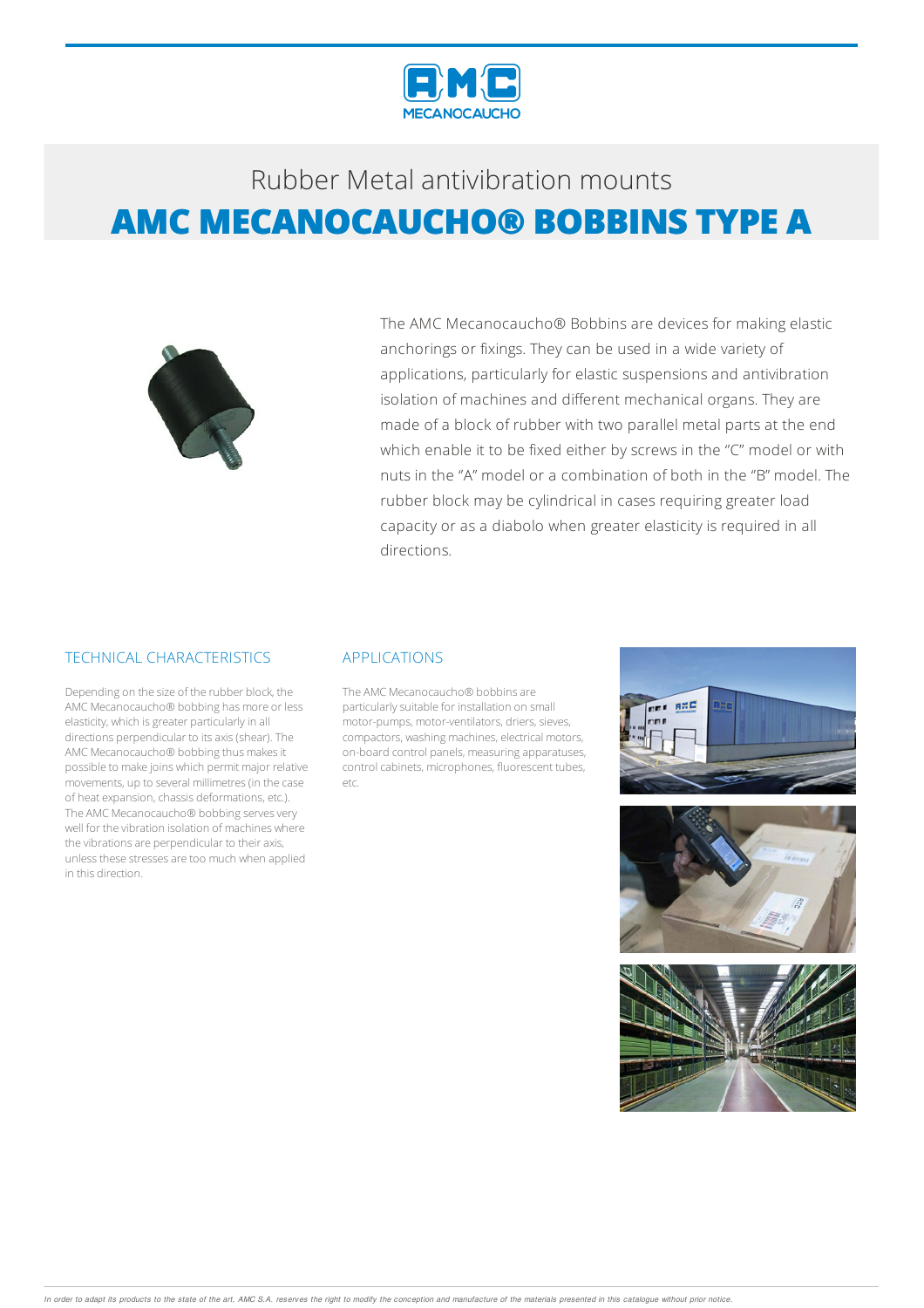

DRAWINGS



| <b>Type</b>                 | A<br>(mm) | B<br>(mm.) | $\epsilon$<br>(mm) | H<br>(mm.) | <b>COMPRESSION</b><br>LOAD Max. daN | <b>COMPRESSION</b><br>DEFLECT. Mm. | <b>SHEAR</b><br>LOAD Max. daN | <b>SHEAR</b><br>DEFLECT. Mm. | Code   |
|-----------------------------|-----------|------------|--------------------|------------|-------------------------------------|------------------------------------|-------------------------------|------------------------------|--------|
|                             | 12.5      | 10         | $M-5$              | 10         | 12                                  | $\overline{2}$                     | 1,5                           | 1,5                          | 120001 |
|                             | 12.5      | 15         | $M-5$              | 10         | 10                                  | 3                                  | 1,5                           | $\overline{2}$               | 120002 |
|                             | 12,5      | 20         | $M-5$              | 10         | 8                                   | 3,5                                | 1,5                           | 4                            | 120003 |
|                             | 16        | 10         | $M-5$              | 12         | 20                                  | 1,5                                | 2,5                           | 1,5                          | 120011 |
|                             | 16        | 15         | $M-5$              | 12         | 20                                  | 3                                  | 2,5                           | $\overline{2}$               | 120012 |
|                             | 16        | 20         | $M-5$              | 12         | 15                                  | 4                                  | 2,5                           | $\overline{4}$               | 120013 |
|                             | 16        | 25         | $M-5$              | 12         | 15                                  | 5                                  | $\overline{2}$                | 5                            | 120014 |
|                             | 20        | 8.5        | $M-6$              | 16.5       | 40                                  | 1,5                                | 5                             | 1                            | 120021 |
|                             | 20        | 15         | $M-6$              | 16.5       | 35                                  | $\overline{4}$                     | 5                             | 2,5                          | 120022 |
|                             | 20        | 20         | $M-6$              | 16,5       | 30                                  | 5                                  | 5                             | 3,5                          | 120023 |
|                             | 20        | 25         | $M-6$              | 16,5       | 30                                  | 5,5                                | 4,5                           | 4,5                          | 120024 |
| <b>BOBBINS TYPE A 12-25</b> | 20        | 30         | $M-6$              | 16.5       | 25                                  | $\overline{7}$                     | 4,5                           | 4,5                          | 120025 |
|                             | 25,5      | 10         | $M-6$              | 18         | 80                                  | $\overline{2}$                     | 8                             | 1,5                          | 120171 |
|                             | 25.5      | 15         | $M-6$              | 18         | 60                                  | 3,5                                | 8                             | 2,5                          | 120172 |
|                             | 25.5      | 20         | $M-6$              | 18         | 55                                  | 4,5                                | 8                             | 3,5                          | 120173 |
|                             | 25.5      | 25         | $M-6$              | 18         | 50                                  | 6                                  | 8                             | 4,5                          | 120174 |
|                             | 25.5      | 30         | $M-6$              | 18         | 50                                  | 8                                  | 8                             | 6                            | 120175 |
|                             | 25.5      | 10         | $M-8$              | 20         | 80                                  | $\overline{2}$                     | 8                             | 1.5                          | 120026 |
|                             | 25.5      | 15         | $M-8$              | 20         | 60                                  | 3,5                                | 8                             | 2,5                          | 120031 |
|                             | 25,5      | 19         | $M-8$              | 20         | 55                                  | 4,5                                | 8                             | 3,5                          | 120032 |
|                             | 25.5      | 22         | $M-8$              | 20         | 50                                  | 5,5                                | 8                             | 4                            | 120033 |
|                             | 25.5      | 25         | $M-8$              | 20         | 50                                  | 6                                  | 8                             | 4,5                          | 120034 |
|                             | 25,5      | 30         | $M-8$              | 20         | 50                                  | 8                                  | 8                             | 6                            | 120035 |
|                             | 25.5      | 40         | $M-8$              | 20         | 50                                  | 10                                 | 10                            | 6                            | 120036 |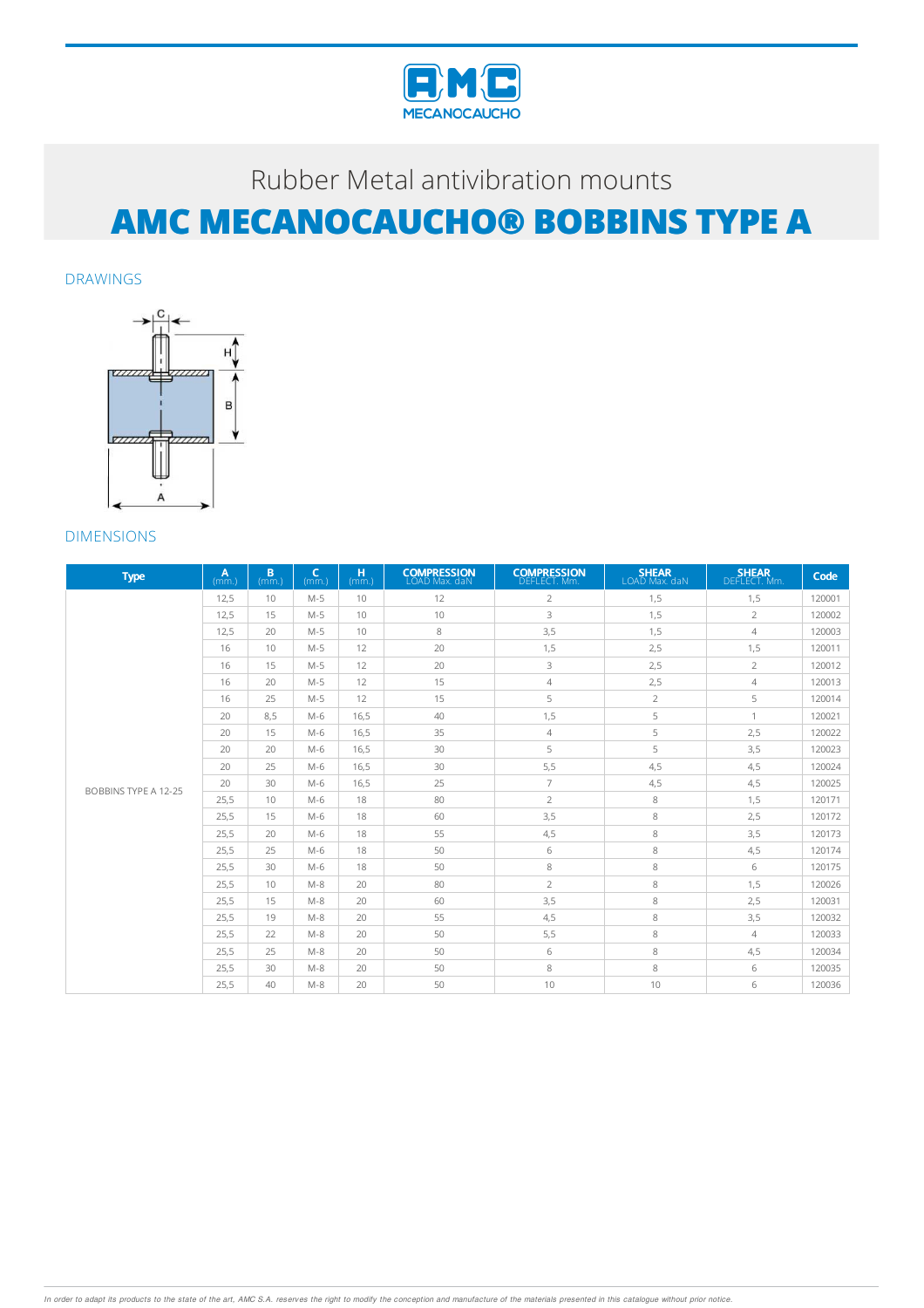

DRAWINGS



| <b>Type</b>          | A<br>(mm.) | B<br>(mm.) | $\epsilon$<br>(mm.) | H.<br>(mm.) | <b>COMPRESSION</b><br>LOAD Max. daN | <b>COMPRESSION</b><br>DEFLECT. Mm. | <b>SHEAR</b><br>LOAD Max. daN | <b>SHEAR</b><br>DEFLECT. Mm. | Code   |
|----------------------|------------|------------|---------------------|-------------|-------------------------------------|------------------------------------|-------------------------------|------------------------------|--------|
|                      | 30         | 15         | $M - 8$             | 20          | 90                                  | 3                                  | 11                            | 2,5                          | 120041 |
|                      | 30         | 22         | $M-8$               | 20          | 80                                  | 5                                  | 11                            | $\overline{4}$               | 120042 |
|                      | 30         | 25         | $M-8$               | 20          | 75                                  | 6, 5                               | 11                            | 5                            | 120186 |
|                      | 30         | 30         | $M-8$               | 20          | 70                                  | 8                                  | 11                            | 6                            | 120043 |
|                      | 30         | 40         | $M-8$               | 20          | 60                                  | 9                                  | 11                            | 7,7                          | 120044 |
|                      | 40         | 20         | $M - 8$             | 20          | 160                                 | 5                                  | 20                            | 3                            | 120193 |
|                      | 40         | 25         | $M-8$               | 20          | 150                                 | 6                                  | 20                            | 3,5                          | 120194 |
|                      | 40         | 28         | $M-8$               | 20          | 150                                 | 6                                  | 20                            | 5,5                          | 120195 |
|                      | 40         | 30         | $M-8$               | 20          | 150                                 | 6                                  | 30                            | 5,5                          | 120196 |
|                      | 40         | 35         | $M-8$               | 20          | 120                                 | 8                                  | 20                            | 6,5                          | 120197 |
|                      | 40         | 40         | $M-8$               | 20          | 120                                 | 10                                 | 20                            | 7,5                          | 120198 |
|                      | 40         | 45         | $M-8$               | 20          | 120                                 | 11                                 | 20                            | 9                            | 120199 |
|                      | 40         | 20         | $M-10$              | 25          | 160                                 | 5                                  | 20                            | 3                            | 120051 |
| BOBBINS TYPE A 30-50 | 40         | 25         | $M-10$              | 25          | 150                                 | 6                                  | 20                            | 3,5                          | 120191 |
|                      | 40         | 28         | $M-10$              | 25          | 150                                 | 6                                  | 20                            | 5,5                          | 120052 |
|                      | 40         | 30         | $M-10$              | 25          | 150                                 | 6                                  | 30                            | 5,5                          | 120192 |
|                      | 40         | 35         | $M-10$              | 25          | 120                                 | 8                                  | 20                            | 6,5                          | 120053 |
|                      | 40         | 40         | $M-10$              | 25          | 120                                 | 10                                 | 20                            | 7,5                          | 120054 |
|                      | 40         | 45         | $M-10$              | 25          | 120                                 | 11                                 | 20                            | 9                            | 120055 |
|                      | 50         | 20         | $M-10$              | 25          | 300                                 | 5                                  | 25                            | 3,5                          | 120201 |
|                      | 50         | 25         | $M-10$              | 25          | 300                                 | 6                                  | 25                            | 4,5                          | 120061 |
|                      | 50         | 30         | $M-10$              | 25          | 275                                 | $\overline{7}$                     | 25                            | 6,5                          | 120202 |
|                      | 50         | 35         | $M-10$              | 25          | 250                                 | 8                                  | 25                            | $\overline{7}$               | 120062 |
|                      | 50         | 40         | $M-10$              | 25          | 210                                 | 10                                 | 25                            | 8                            | 120203 |
|                      | 50         | 45         | $M-10$              | 25          | 190                                 | 11                                 | 25                            | $\circ$                      | 120063 |
|                      | 50         | 50         | $M-10$              | 25          | 170                                 | 11                                 | 25                            | 10,5                         | 120204 |
|                      | 50         | 60         | $M-10$              | 25          | 150                                 | 11                                 | 25                            | 12                           | 120064 |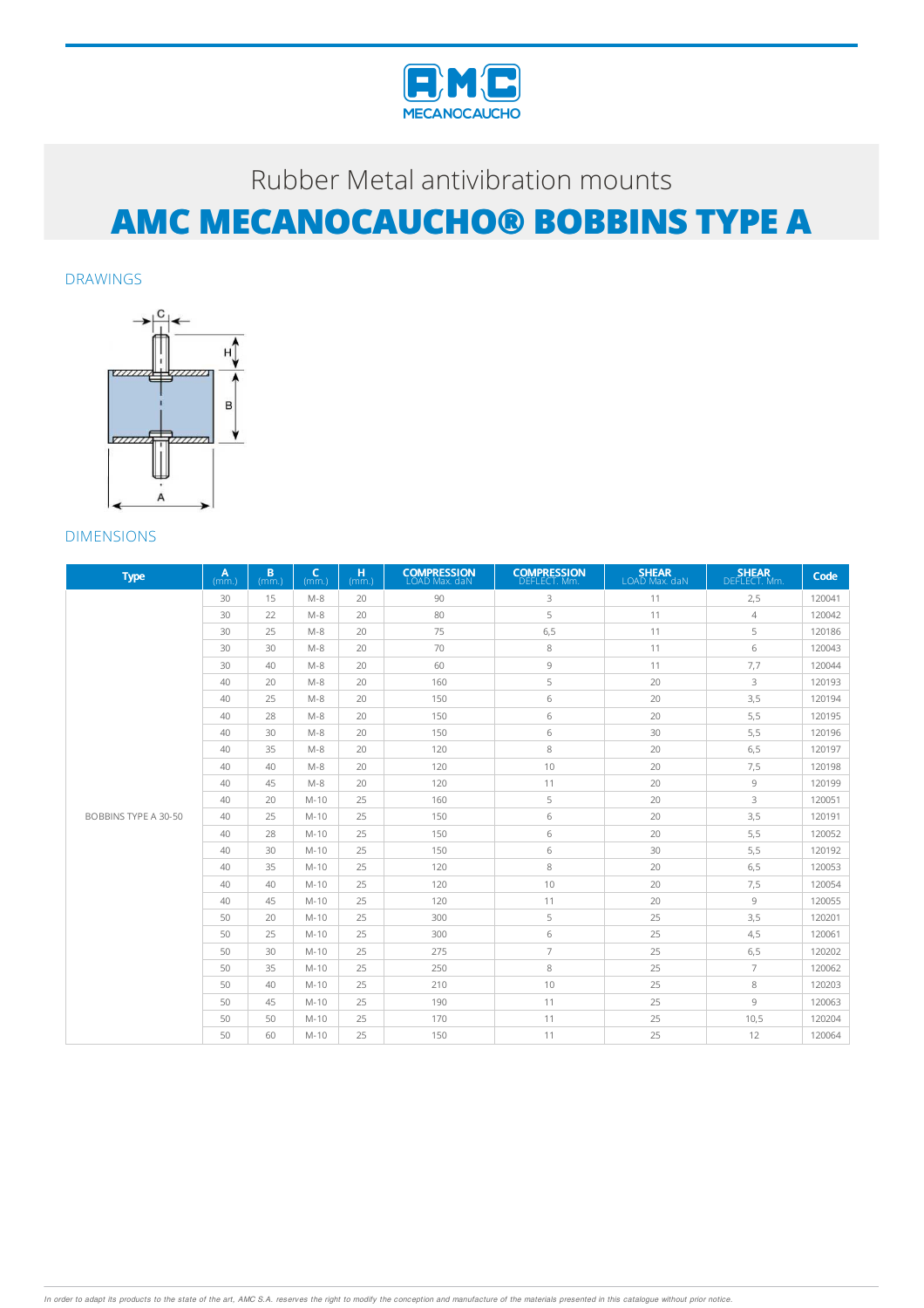

DRAWINGS



| <b>Type</b>                 | A<br>$(mm)$ . | B<br>$(mm)$ . | $\epsilon$<br>(mm) | H<br>(mm.) | <b>COMPRESSION</b><br>LOAD Max. daN | <b>COMPRESSION</b><br>DEFLECT, Mm. | <b>SHEAR</b><br>LOAD Max. daN | <b>SHEAR</b><br>DEFLECT. Mm. | Code   |
|-----------------------------|---------------|---------------|--------------------|------------|-------------------------------------|------------------------------------|-------------------------------|------------------------------|--------|
|                             | 60            | 25            | $M-10$             | 25         | 400                                 | 6                                  | 30                            | 4,5                          | 120071 |
|                             | 60            | 36            | $M-10$             | 25         | 300                                 | 9                                  | 30                            | $\overline{7}$               | 120072 |
|                             | 60            | 45            | $M-10$             | 25         | 250                                 | 11                                 | 30                            | 9                            | 120073 |
|                             | 60            | 60            | $M-10$             | 25         | 200                                 | 12                                 | 30                            | 10                           | 120074 |
|                             | 70            | 35            | $M-10$             | 25         | 450                                 | 8                                  | 35                            | 6,5                          | 120081 |
|                             | 70            | 50            | $M-10$             | 25         | 350                                 | 11                                 | 35                            | 11                           | 120082 |
|                             | 70            | 60            | $M-10$             | 25         | 300                                 | 12                                 | 35                            | 13                           | 120083 |
|                             | 70            | 70            | $M-10$             | 25         | 300                                 | 14                                 | 35                            | 15                           | 120084 |
|                             | 75            | 25            | $M-12$             | 30         | 650                                 | $\overline{7}$                     | 37                            | 5                            | 120091 |
|                             | 75            | 40            | $M-12$             | 30         | 500                                 | 9                                  | 37                            | $\overline{7}$               | 120092 |
| <b>BOBBINS TYPE A 60-95</b> | 75            | 45            | $M-12$             | 30         | 500                                 | 10                                 | 37                            | 9                            | 120093 |
|                             | 75            | 55            | $M-12$             | 30         | 450                                 | 11                                 | 37                            | 11                           | 120094 |
|                             | 80            | 30            | $M-14$             | 35         | 950                                 | $\overline{7}$                     | 40                            | 5                            | 120101 |
|                             | 80            | 40            | $M-14$             | 35         | 600                                 | 9                                  | 40                            | 7                            | 120102 |
|                             | 80            | 50            | $M-14$             | 35         | 550                                 | 10                                 | 40                            | 8                            | 120103 |
|                             | 80            | 55            | $M-14$             | 35         | 550                                 | 11                                 | 40                            | 9                            | 120104 |
|                             | 80            | 70            | $M-14$             | 35         | 500                                 | 13                                 | 40                            | 15                           | 120105 |
|                             | 80            | 75            | $M-14$             | 35         | 450                                 | 14                                 | 40                            | 16                           | 120106 |
|                             | 95            | 40            | M-16               | 45         | 1200                                | 8                                  | 60                            | $\overline{7}$               | 120111 |
|                             | 95            | 55            | $M-16$             | 45         | 1000                                | 11                                 | 60                            | 8                            | 120112 |
|                             | 95            | 60            | M-16               | 45         | 800                                 | 12                                 | 60                            | 10                           | 120113 |
|                             | 95            | 75            | $M-16$             | 45         | 700                                 | 13                                 | 60                            | 14                           | 120114 |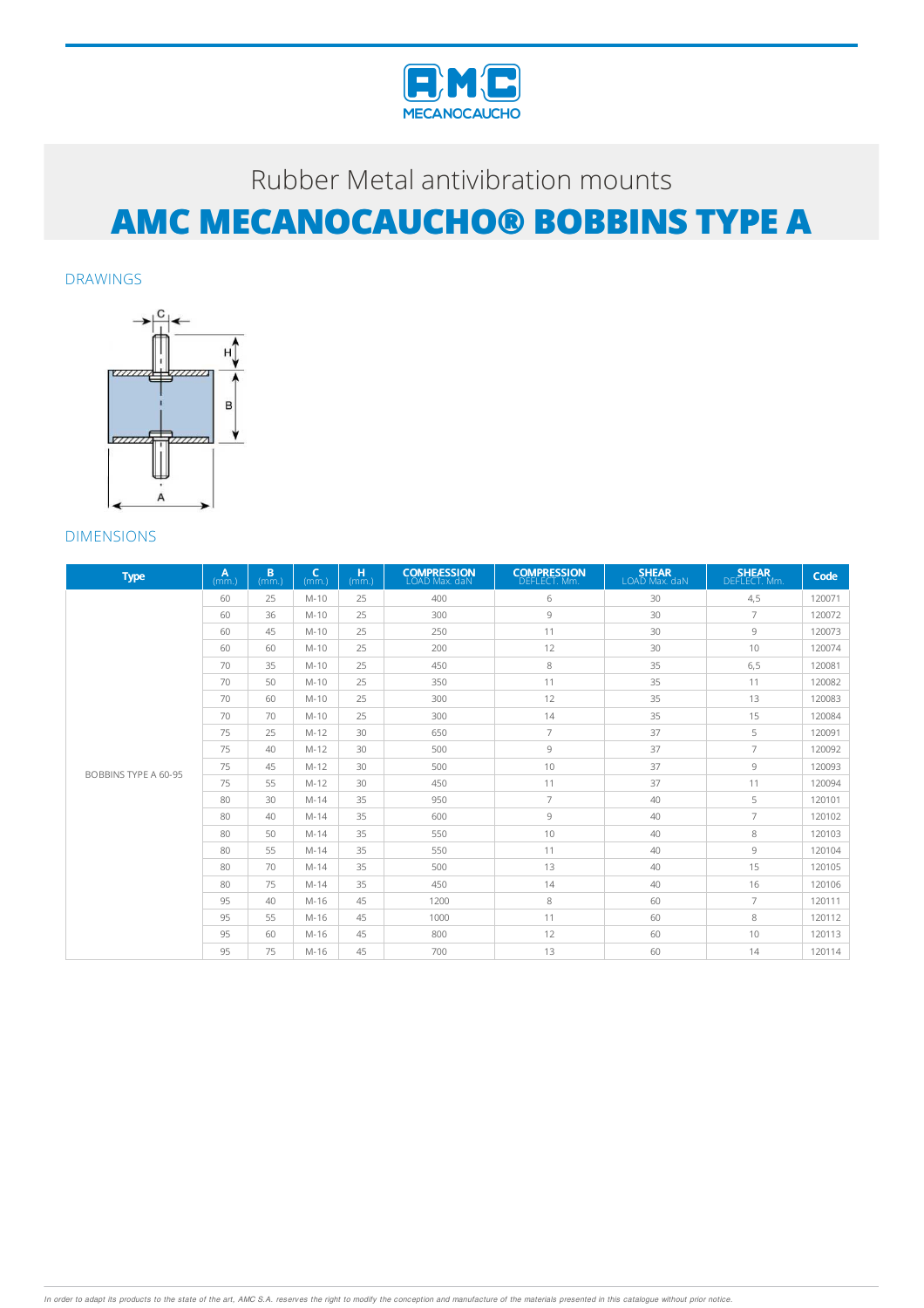

DRAWINGS



| <b>Type</b>            | A<br>(mm) | B<br>(mm.) | l C.<br>(mm) | н<br>(mm) | <b>COMPRESSION</b><br>LOAD Max. daN | <b>COMPRESSION</b><br>DEFLECT. Mm. | <b>SHEAR</b><br>LOAD Max. daN | <b>SHEAR</b><br>DEFLECT. Mm. | Code   |
|------------------------|-----------|------------|--------------|-----------|-------------------------------------|------------------------------------|-------------------------------|------------------------------|--------|
|                        | 105       | 50         | $M-16$       | 45        | 1200                                | 9                                  | 80                            | 9                            | 120121 |
|                        | 105       | 75         | $M-16$       | 45        | 1000                                | 13                                 | 80                            | 14                           | 120122 |
|                        | 105       | 100        | $M-16$       | 45        | 800                                 | 16                                 | 80                            | 16                           | 120123 |
|                        | 120       | 50         | M-16         | 45        | 1500                                | 9                                  | 100                           | 9                            | 120131 |
|                        | 120       | 75         | $M-16$       | 45        | 1200                                | 13                                 | 100                           | 14                           | 120132 |
|                        | 120       | 100        | $M-16$       | 45        | 1000                                | 16                                 | 100                           | 16                           | 120133 |
| BOBBINS TYPE A 105-150 | 130       | 50         | $M-16$       | 45        | 1600                                | 9                                  | 120                           | 9                            | 120142 |
|                        | 130       | 75         | M-16         | 45        | 1450                                | 13                                 | 120                           | 14                           | 120143 |
|                        | 130       | 100        | $M-16$       | 45        | 1200                                | 16                                 | 120                           | 16                           | 120144 |
|                        | 150       | 50         | $M-20$       | 50        | 1800                                | 9                                  | 140                           | 9                            | 120151 |
|                        | 150       | 75         | $M-20$       | 50        | 1650                                | 13                                 | 140                           | 14                           | 120152 |
|                        | 150       | 100        | $M-20$       | 50        | 1400                                | 16                                 | 140                           | 16                           | 120153 |